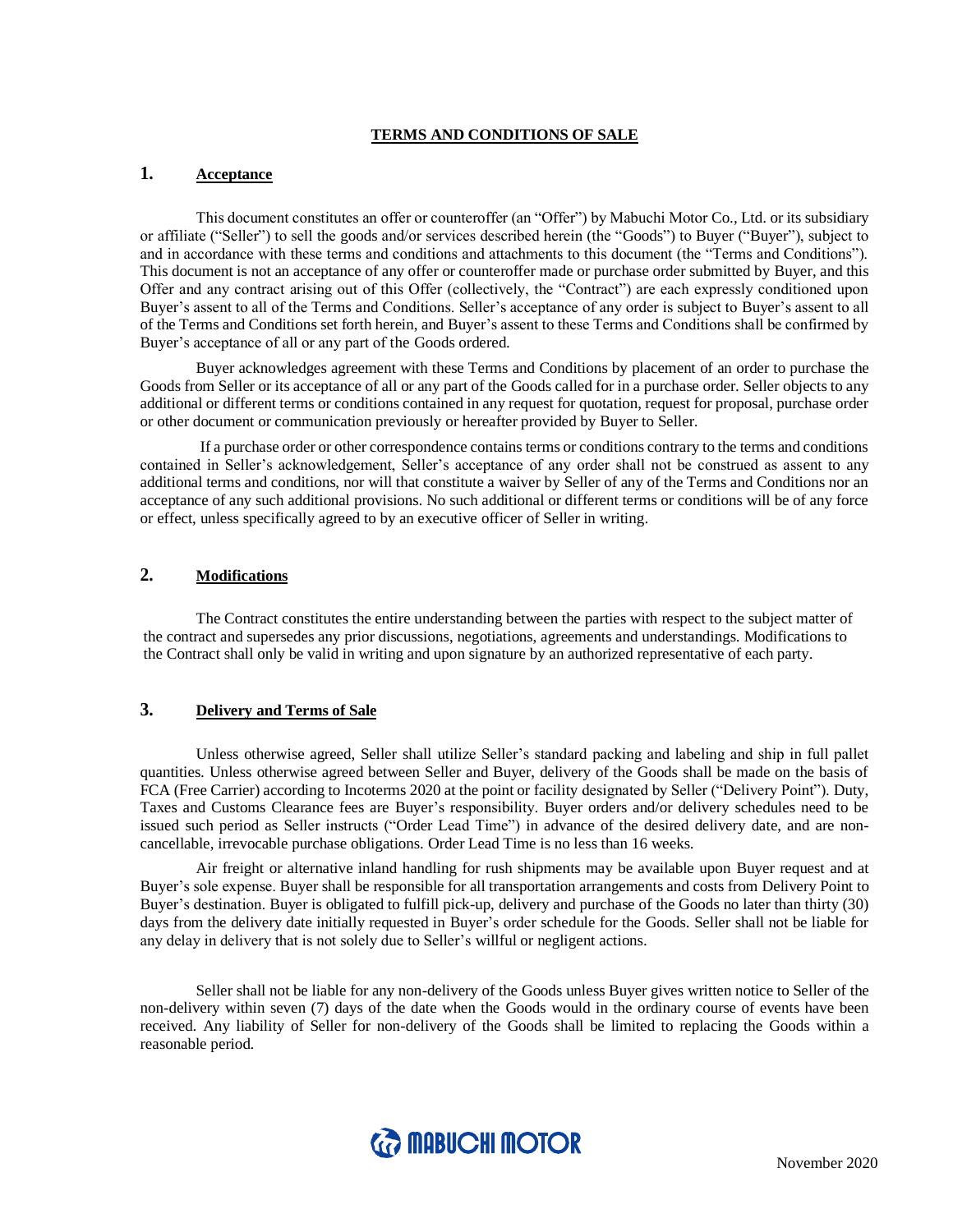# **4. Risk of Loss**

Unless otherwise agreed, the title to the Goods and risk of loss or damage and any further cost and responsibility for claims, delivery, and, if applicable, placement and storage shall pass from Seller to Buyer upon delivery by Seller at Delivery Point, subject to Seller's rights as an unpaid vendor.

# **5. Security Agreement and Insurance**

To secure payment of the price payable under the Contract and performance of all of Buyer's obligations under the Contract, Buyer hereby: (i) grants to Seller a purchase money security interest in all Goods; and (ii) authorizes Seller to file such financing statements and other documents, and agrees to execute such other documents and to do such other acts, as Seller may reasonably deem necessary or advisable to protect its rights in such Goods. In the event Buyer breaches the terms or conditions of the Contract, Seller shall be entitled to, among other damages, an award of costs and attorney fees.

Until Seller has received full payment of the price payable under the Contract, Buyer shall (i) maintain insurance covering all Goods in such amounts and against such risks as is customary by companies engaged in the same or similar business and similarly located, naming Seller as insured or coinsured, and shall, upon Seller's request, furnish evidence of such insurance satisfactory to Seller, and (ii) upon request by Seller, do all things necessary or desirable to adequately insure the Goods against loss or damage.

## **6. Payment**

Unless otherwise agreed, sales will be on a pre-pay on order basis. Any variance from pre-pay on order payment terms must be approved in writing by Seller, and is subject to change at Seller's sole discretion.

If Buyer fails to pay any invoice when due or if, in the judgment of Seller, the financial condition of Buyer or Buyer's parent company, affiliate, related company, group company or any entity that controls or is controlled by or is under the common control with Buyer (collectively, "Buyer's Affiliate") at any time prior to shipment does not justify the extension of credit, then Seller may stop any pending or future shipments until past due amounts are paid in full, and/or require payment in advance or otherwise modify the payment terms upon notice to Buyer.

All delays occasioned by acts of Buyer shall be at the expense of Buyer. Seller reserves the right to assess reasonable charges for its expenses resulting from such delays. All shipments shall be separately invoiced and paid for without regard to subsequent deliveries. Monthly interest at the highest rate allowed by law, shall be charged to all overdue accounts. Buyer will reimburse Seller for all costs and expenses (including attorneys' fees and the costs of bringing any action) incurred in collecting any amounts past due. If a dispute arises between the parties concerning Buyer's alleged right to setoff or recoupment against Seller or its affiliates, the parties shall negotiate in good faith to resolve such dispute.

Notwithstanding the foregoing, Buyer acknowledges and agrees that payments owed to Seller for the Goods supplied under the Contract are not subject to any setoff or recoupment by Buyer unless and until Seller agrees in writing to such setoff or recoupment, and that Buyer shall not exercise its right to setoff or recoupment in connection with any disputed, contingent, or unliquidated claim.

# **7. Prices**

Unless otherwise quoted, prices shall be those in effect at the time of shipment. Unless other terms are specified in the attachments to this document, all prices are quoted and payable in U.S. dollars.

Unless otherwise agreed, the prices quoted do not include any taxes imposed on the sale of the Goods. Any manufacturer's tax, occupation tax, use tax, sales tax, excise tax, goods and service tax (GST), value added tax, duty, custom, inspection or testing fee, or any other tax, fee, interest or charge of any nature whatsoever imposed by any governmental authority (whether domestic or foreign, or federal, state or local) on or measured by the transactions

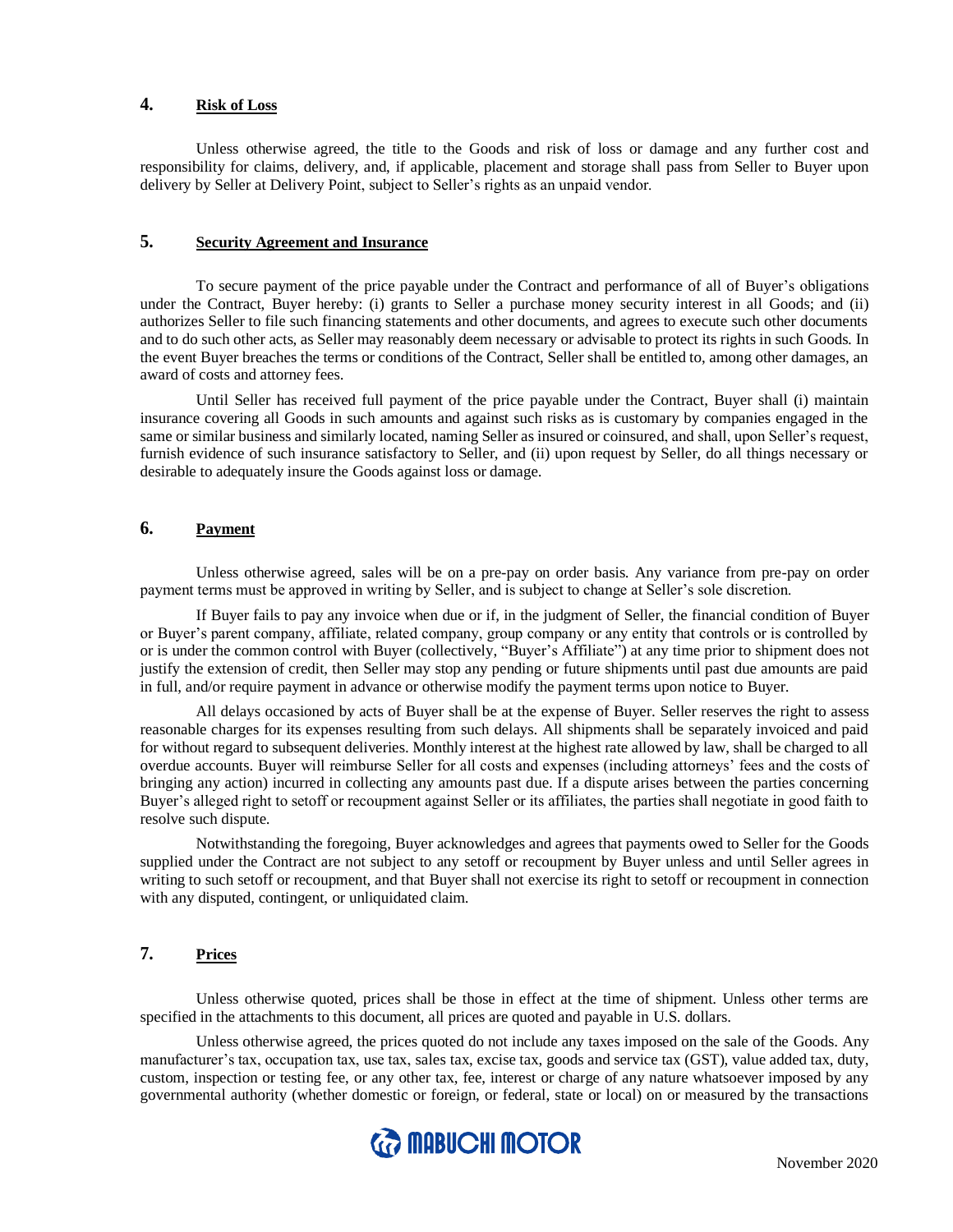between Seller and Buyer (other than income taxes imposed on Seller) shall be added to the price of the Goods, invoiced separately, and paid by Buyer in addition to the prices quoted or invoiced.

Buyer agrees to reimburse Seller for any such tax or provide Seller with acceptable tax exemption certificate.

# **8. Changes in the Goods**

 Buyer may request in writing changes in the specifications and shipping instructions of the Goods. As promptly as practicable after receipt of such request, Seller shall advise Buyer whether such changes are feasible, timing for implementation if feasible, and what amendments to the Contract, if any, may be necessitated by such changes, including, without limitation, amendment of price, specifications and shipment schedule.

If such proposed amendments to the Contract are accepted in writing by Buyer, Seller shall make the requested changes with respect to such Goods as may be affected thereby.

Seller may at any time make such changes in the Goods as shall constitute an improvement of the Goods or production efficiency in the judgment of Seller. Seller may furnish suitable substitutes for materials unobtainable because of priorities or regulations established by governmental authority or non-availability of materials from suppliers.

# **9. Export Packaging and Documents**

Unless otherwise agreed, Seller shall utilize Seller's standard packing and labeling and ship in full pallet quantities. Prices include Seller's standard commercial export packaging, which will vary depending on whether shipment is made by air or ship.

Buyer shall bear any additional expenses required to satisfy Buyer's specifications. Packages will be marked in accordance with Buyer's instructions, and Seller shall furnish packing lists and such other information that Buyer will have advised Seller may be necessary to enable Buyer's agent to prepare documents required for export shipment.

For customs and duty purposes, Buyer shall supply Seller with all necessary information and assistance that is required for proper classification of the Goods and each shipment to secure the most expeditious clearance of each shipment. No shipping devices may be returned to Seller unless such return is accepted in advance by Seller in writing and unless all return freight is prepaid by Buyer.

### **10. Limited Warranty**

- a. Seller provides a Limited Warranty applicable for a period of ninety (90) days from the date of delivery. Seller warrants that all Goods conform to the final specifications as set forth in the Mabuchi Specification for the Goods supplied. Buyer agrees to inspect the Goods upon receipt for completeness and external damage, and forthwith report any deficiency or damage. Seller shall not be liable for insubstantial or cosmetic external defects that do not affect the function of the Goods. Any claim for defect during the warranty period must be made within thirty (30) days of discovery of the defect.
- b. SELLER MAKES NO WARRANTIES OF MERCHANTABILITY OR FITNESS FOR A PARTICULAR PURPOSE, OR ANY OTHER EXPRESS OR IMPLIED WARRANTY, EXCEPT AS PROVIDED IN THIS PARAGRAPH 10. THE FOREGOING WARRANTIES ARE IN LIEU OF ALL OTHER EXPRESS AND IMPLIED WARRANTIES. SELLER EXPRESSLY DISCLAIMS AND EXCLUDES ANY IMPLIED WARRANTY OF MERCHANTABILITY OR FITNESS FOR A PARTICULAR PURPOSE AND ANY WARRANTY ARISING FROM USAGE

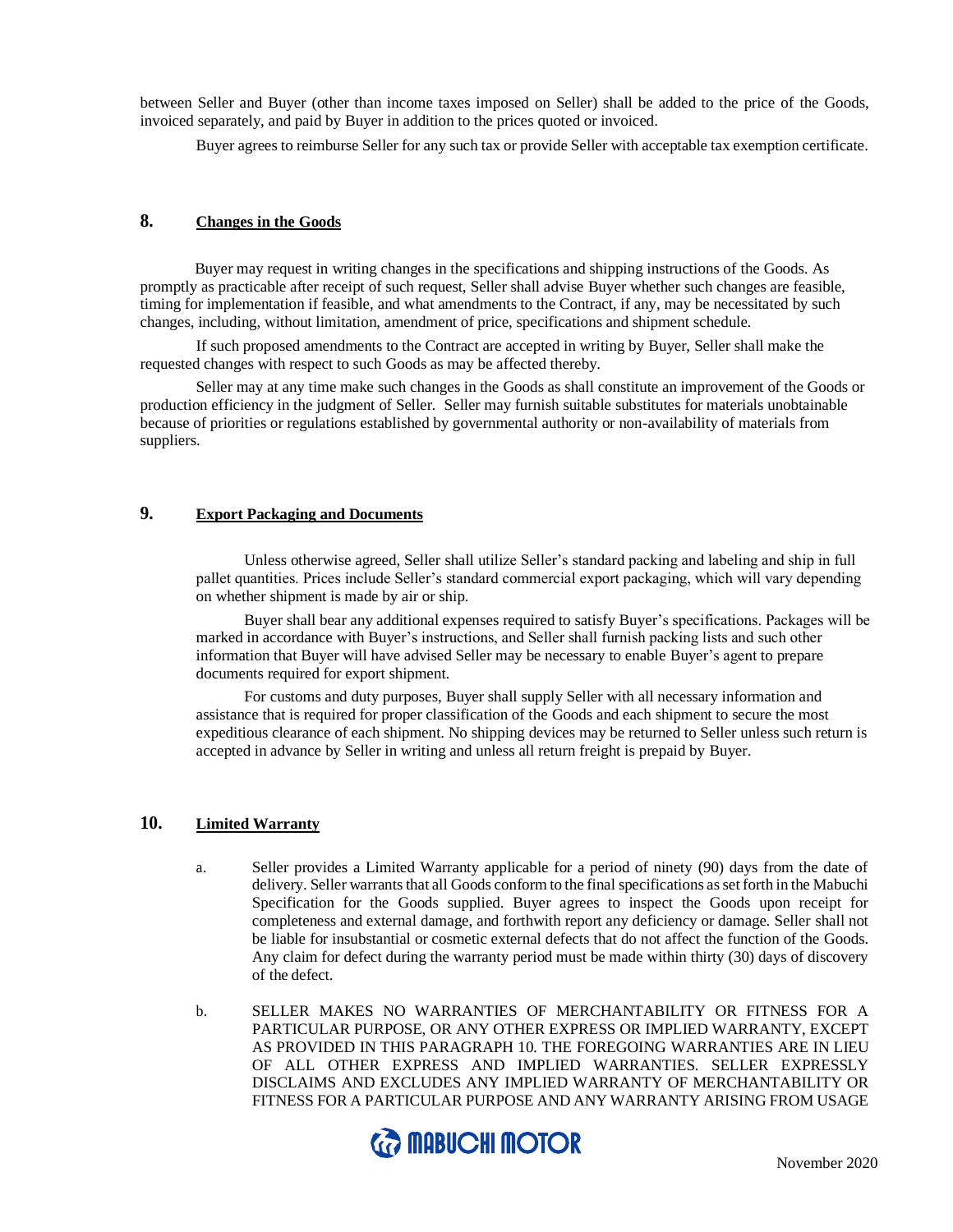#### OF TRADE OR COURSE OF DEALING.

- c. Buyer assumes all risk and liability resulting from use of the Goods, whether used singly or in combinations with other goods.
- d. The warranty set forth in this Paragraph 10 shall not apply in the event of defects or damages caused by: (i) failure of Buyer or any subsequent buyer or user to comply with any operational or maintenance guidelines, parameters or requirements; (ii) physical abuse, including but not limited to, dropping, contaminating with foreign substances, applying excessive loads or forces or improper voltages of or to the Goods or any component or acts of vandalism, by any persons other than Seller, its employees, agents, or subcontractors; (iii) alterations, modifications, additions, or repairs made by anyone other than Seller, its employees, agents or subcontractors; or (iv) accidents or damage resulting from fire, water, wind, hail, lightning, electrical surge or failure, earthquake, theft or similar causes not caused or contributed to by the sole negligence of Seller or its employees, agents, or subcontractors.

### **11. Patents, Trademarks and Copyrights**

- a. Seller, at its own expense, shall defend or settle any suits that may be instituted by an unrelated third party against Buyer to the extent such suits relate to infringement of any patent, trademark or copyright by the Goods manufactured by Seller pursuant to the Contract, if such infringement directly arises out of the use of such Goods, or components thereof, in Buyer's business for any of the purposes for which the same were sold by Seller under the Contract, and provided that Buyer shall (i) have made all payments then due under the Contract, (ii) give Seller immediate notice in writing of any such suit, (iii) transmit to Seller immediately upon receipt all processes and papers served upon Buyer, (iv) permit Seller through its counsel, either in the name of Buyer or in the name of Seller, to defend such suits, and (v) give all needed information, assistance and authority to enable Seller to do so.
- b. If the Goods sold to Buyer under the Contract are held in and of themselves, by final court decision from which no appeal can be taken, to infringe any patent and their use is enjoined, or in the event of a settlement or compromise approved in writing by Seller that precludes future use of the Goods sold to Buyer under the Contract, then Seller (i) shall pay any final and unappealable award of damages in such suit to the extent such damages are directly attributable to such infringement, and (ii) shall, at its own expense and at its sole option, (A) procure for Buyer the right to continue using such Goods to the extent contemplated in the Contract, (B) modify such Goods to render them noninfringing, (C) replace such Goods with noninfringing Goods, or (D) refund the price paid by Buyer for such Goods after Buyer's return of such Goods to Seller. This Paragraph 11 states Seller's sole obligation and Buyer's exclusive remedy with respect to patent, trademark or copyright infringement, provided that Seller's liability for patent, trademark
- and copyright infringement shall not exceed the price paid by Buyer under the Contract. c. Seller shall own and continue to own any and all intellectual property rights (including any rights in patents, trademarks, copyrights, and similar intellectual property rights, in any relevant jurisdictions) related to or embodied in the Goods, and no rights in such intellectual property are

transferred or licensed to Buyer other than the limited right to incorporate the Goods purchased from

### **12. Limitation of Remedies**

- a. Seller shall be given reasonable and prompt opportunity to examine any claim of defect by Buyer.
- b. Buyer agrees that its sole and exclusive remedy against Seller shall be limited to either repair or



Seller in goods to be manufactured or sold by Buyer.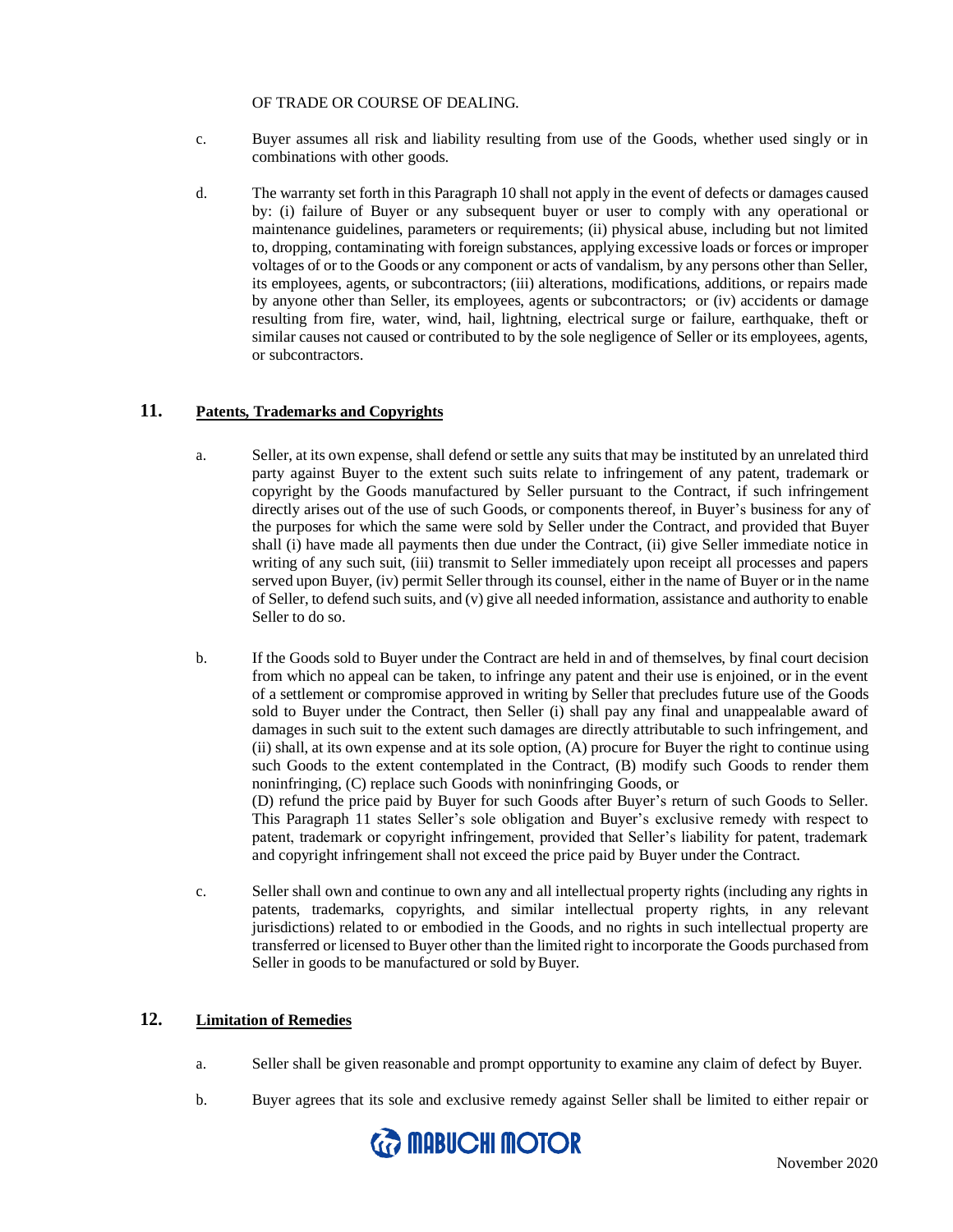replacement of the Goods or a refund of the purchase price at Seller's option. This exclusive remedy shall not be deemed to have failed of its essential purpose so long as Seller is willing to repair or replace the defective Goods.

### **13. Limitation of Damages**

- a. THE MAXIMUM LIABILITY, IF ANY, OF SELLER FOR ALL DAMAGES, INCLUDING WITHOUT LIMITATION CONTRACT DAMAGES AND DAMAGES FOR INJURIES TO PERSONS OR PROPERTY, WHETHER ARISING FROM SELLER'S BREACH OF CONTRACT, BREACH OF WARRANTY, NEGLIGENCE, STRICT LIABILITY, OR OTHER TORT, IS LIMITED TO AN AMOUNT NOT TO EXCEED THE PURCHASE PRICE OF THE GOODS AT ISSUE IN THE CLAIM.
- b. IN NO EVENT SHALL SELLER BE LIABLE TO BUYER FOR ANY SPECIAL, INCIDENTAL, INDIRECT, CONSEQUENTIAL, OR PUNITIVE DAMAGES, INCLUDING WITHOUT LIMITATION, LOST REVENUES AND PROFITS AND/OR MONETARY REQUESTS RELATING TO RECALL EXPENSES AND REPAIRS TO PROPERTY INCLUDING THIRD PARTY CLAIMS, EVEN IF IT HAS BEEN ADVISED OF THE POSSIBILITY OF SUCH DAMAGES.
- c. Notwithstanding anything to the contrary in the Contract, Seller shall not be responsible for, and shall incur no liability with respect to, any information supplied by Buyer or any of its subcontractors to Seller.
- d. THE PARTIES ACKNOWLEDGE AND AGREE THAT THE LIMITATION OF DAMAGES PROVISIONS SET FORTH IN THIS PARAGRAPH 13 SURVIVE BETWEEN BUYER AND SELLER EVEN IF THE EXCLUSIVE REMEDY SET FORTH ABOVE IS DEEMED TO FAIL OF ITS ESSENTIAL PURPOSE.

### **14. Confidentiality**

- a. All information and materials received by Buyer from Seller or Seller's agents pursuant to the Contract (including any idea, concept, design, prototype, product configuration, invention, method, procedure, system, plan, model, program, software or code, data, specification, drawings, diagram, flow chart, documentation, know-how, work of authorship, and any other subject matter, material, or information that is considered by Seller to be proprietary or confidential and/or that otherwise qualifies for protection under any law providing or creating intellectual property rights, collectively referred to herein as "Confidential Information") shall remain the property of Seller and shall be treated by Buyer as confidential unless Seller has indicated a contrary intent in writing.
- b. Buyer agrees to adopt measures to protect the secrecy and confidentiality of Confidential Information that are reasonable under the circumstances, and will promptly notify Seller of any loss, misuse, or unauthorized disclosure of Confidential Information.
- c. Buyer will not remove any confidentiality, proprietary, or similar markings from Confidential Information. Immediately upon termination of the Contract, all such Confidential Information, together with any and all copies thereof, shall be returned to Seller.
- d. Any Confidential Information made, conceived, developed or acquired by Seller in connection with the Contract or any related order shall vest in and inure to Seller's full benefit, notwithstanding any charges therefor that may have been or may be imposed by Seller, and shall not be disclosed to third parties without Seller's prior written consent. This obligation shall continue for so long as any Purchase Order for the Goods related to or using such Confidential Information is in effect and for a period of two years thereafter, provided, however, that the obligations of confidentiality with respect to Confidential Information designated by Seller to constitute a trade secret shall continue

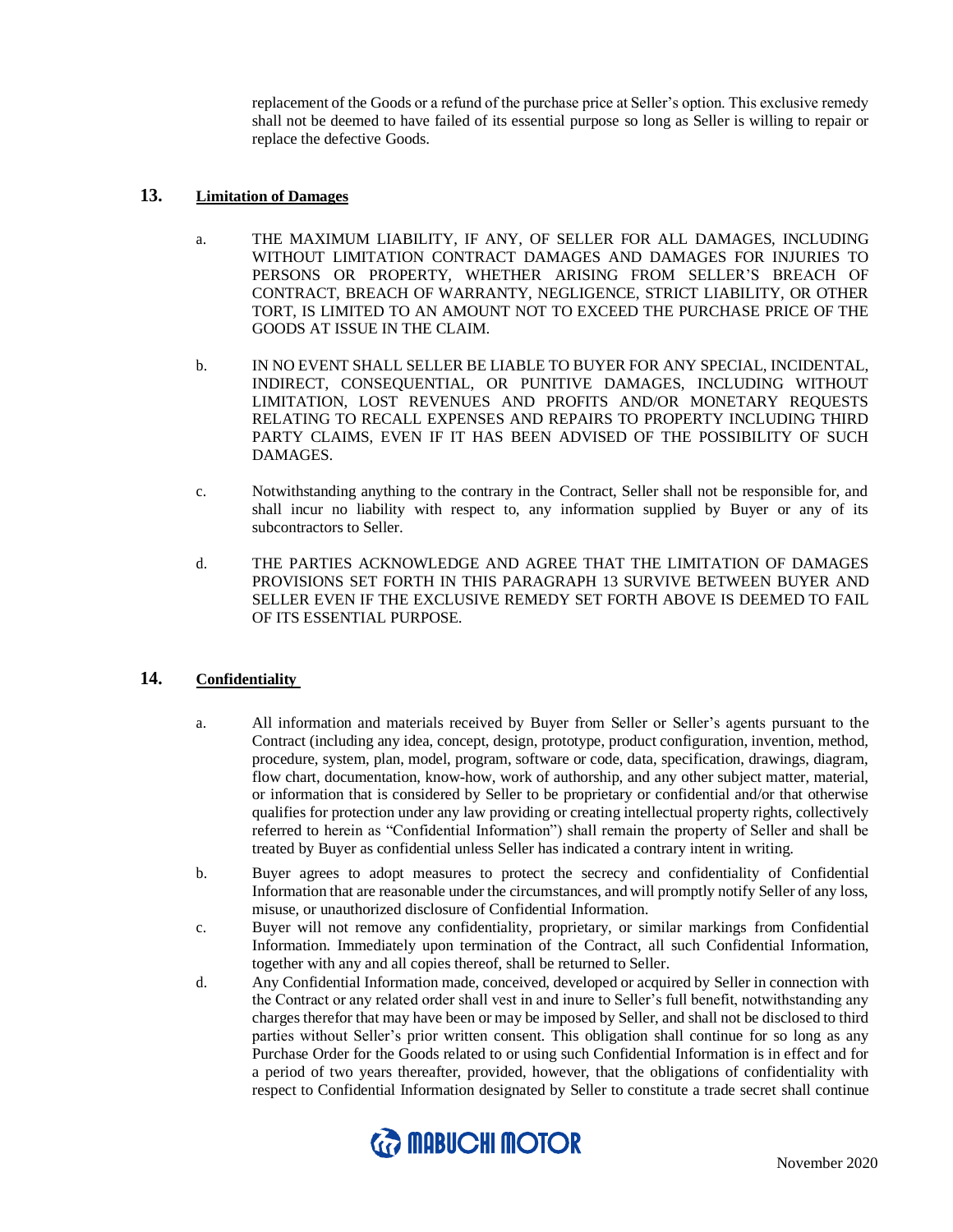for as long as such information is entitled to protection as a trade secret.

- e. The obligations of confidentiality herein will not apply to information that:
	- (i) is or becomes publicly known through no fault of Buyer;
	- (ii) can be proved to be already known to or possessed by Buyer at the time of disclosure;
	- (iii) can be proved to be independently developed by Buyer without use of or reference to Confidential Information; or
	- (iv) is lawfully obtained by Buyer from a third party under no obligation of confidentiality.
- f. In the event that Buyer is ordered to disclose Confidential Information pursuant to a judicial or governmental request, requirement or order, if legally permitted to do so, Buyer shall promptly notify Seller and take reasonable steps to assist Seller in contesting such request, requirement or order or in otherwise in protecting Seller's rights prior to disclosure.

# **15. Buyer's Property**

Any property of Buyer placed in Seller's custody for performance of the Contract is not covered by Seller's insurance, and no risk is assumed by Seller in the event of loss or damage to such property by fire, water, burglary, theft, civil disorder or any event beyond Seller's control.

# **16. Force Majeure**

Seller shall not be liable for delays or failures in performance of an order or default or delay in delivery arising out of or resulting from causes beyond its control. Such causes include, but are not restricted to, acts of God, acts of Buyer, acts of the Government (justified or not) or the public enemies, fires, explosions, earthquakes, tsunami, floods, epidemics, diseases, quarantine restrictions, strikes, lockouts, labor disputes, freight embargoes, wars (declared or undeclared), terrorist acts, riots, insurrections, civil disturbances, accidents to means of transportation, severe weather or default of suppliers due to any of such causes.

### **17. Compliance with Law and Policies**

Buyer shall comply with all applicable laws, regulations and ordinances. Buyer shall maintain in effect all the licenses, permissions, authorizations, consents and permits that it needs to carry out its obligations under the Contract. Buyer shall comply with all export and import laws of all countries involved in the sale of the Goods under the Contract or any resale of the Goods by Buyer. Buyer assumes all responsibility for shipments of the Goods requiring any government import clearance. Seller may terminate the Contract if any governmental authority imposes antidumping or countervailing duties or any other penalties on the Goods.

# **18. Termination**

a. Unless otherwise set forth on the face of Seller's quotation, the term of the Contract shall be one year. Either party may cancel the Contract upon ninety (90) days written notice. In the event of such a cancellation by Buyer, Buyer shall pay to Seller: (i) the agreed unit prices for completed Goods (or components or units of components thereof) under the Contract or any related order; including the prices for finished goods to be supplied for a period equivalent to Order Lead Time, not less than 16 weeks, based on any forecasted schedule, release or order issued by Buyer prior to notice and acceptance of cancellation or the annual planned production of the Goods estimated by Seller; (ii) the prices for parts and raw materials that are prepared or to be prepared for making the Goods for a period designated by Seller, at least 25% of Order Lead Time (the length of such period is decided based on characteristics of the parts and raw materials); (iii) the prices for then existing inventories of the Goods, semi-products, related parts and raw materials for supply to Buyer that are not included

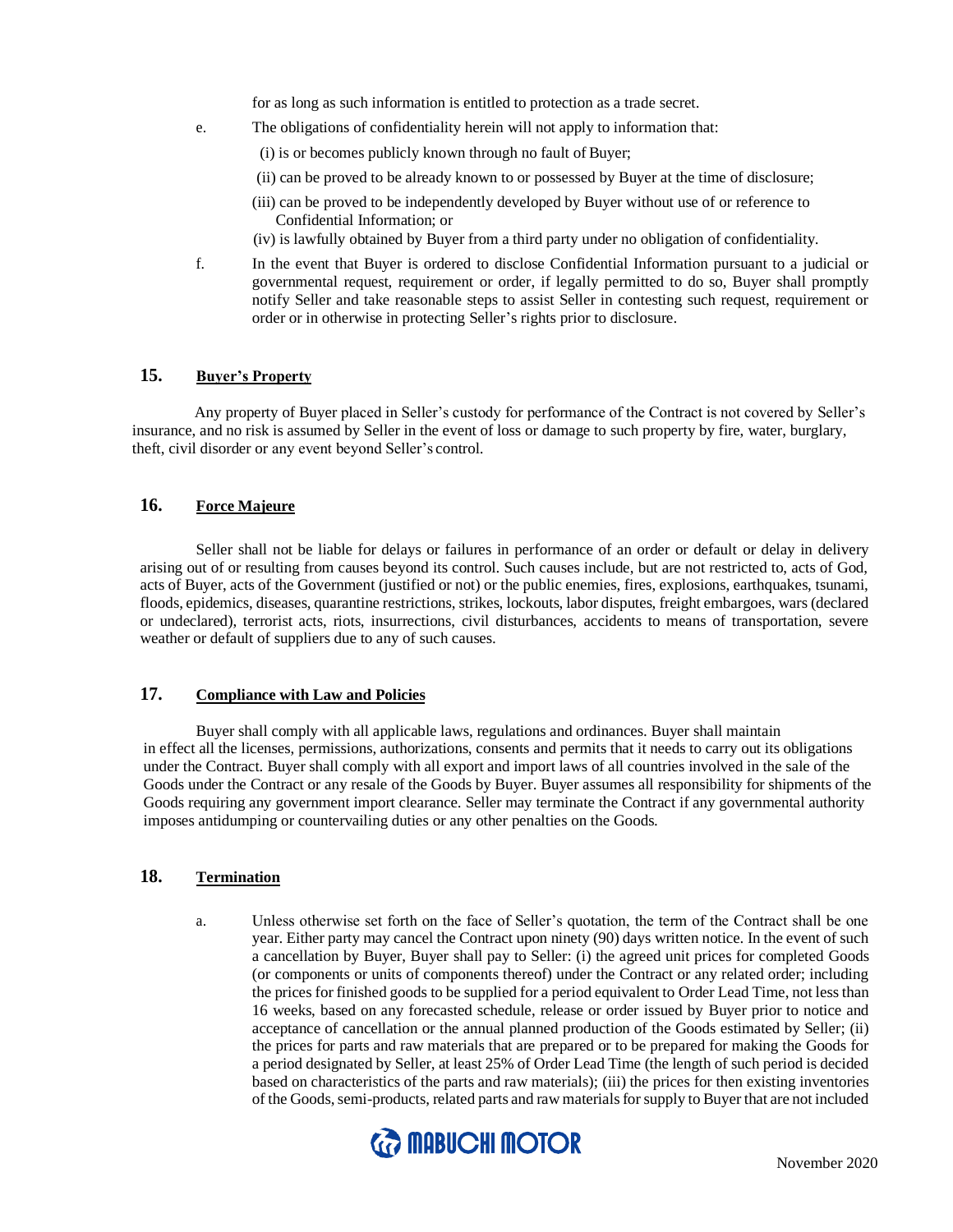in the prices according to (i) and (ii); (iv) all other costs incurred by Seller prior to cancellation directly connected with work under the Contract or any related order; (v) all other costs incurred by Seller associated with the cancellation of the Contract or any related order, including, without limitation, cancellation charges under subcontracts, charges for packing, removal to storage and/or restocking; plus (vi) 15% of the sum of (i) through (v). The amounts of (i) through (vi) shall be calculated and determined by Seller and be accordingly informed to Buyer without delay. Until Seller has received all of the foregoing cancellation charges, all cancelled Goods shall remain the sole and exclusive property of Seller, regardless of the state of completion of such Goods.

- b. If any of the following events occurs, in addition to any remedies that may be provided herein, Seller may terminate the Contract, in whole or part, and/or cancel any accepted Buyer's order with immediate effect upon written notice to Buyer without any liability against Buyer, and may claim damages incurred due to such event to Buyer:
	- (a) Buyer fails to pay any amount owed to Seller when due and payable;
	- (b) Buyer commits a material breach of any of its obligations under the Contract and such breach is not cured within a reasonable period after receipt of notice from Seller;
	- (c) Buyer or Buyer's Affiliate becomes insolvent (including, but not limited to, dishonoring its drawn bill or check);
	- (d) Buyer or Buyer's Affiliate (i) makes a general assignment for the benefit of creditors, (ii) institutes proceedings to be adjudicated a voluntary bankrupt, (iii) seeks reorganization or other similar proceedings under any relevant law, (iv) has a decree entered against it by a court of competent jurisdiction appointing a receiver, liquidator, trustee or assignee in bankruptcy or insolvency covering all or substantially all of the property of Buyer or Buyer's Affiliate or providing for the liquidation of its property or businesses, or (v) files or initiates proceedings similar to the above-mentioned;
	- (e) Involuntary proceedings, if any, with regard to above (d) against Buyer or Buyer's Affiliate are initiated and not dismissed by a court within a reasonable period;
	- (f) Buyer or Buyer's Affiliate is subject to any judicial or extrajudicial proceeding that results or may result in attachment of assets, intervention or foreclosure of its assets;
	- (g) Buyer or Buyer's Affiliate resolves the dissolution or enters the liquidation procedures;
	- (h) Buyer or Buyer's Affiliate commits a material violation of the law or receives any administrative disposition, including, but not limited to, business suspension or cancellation of business license;
	- (i) Credibility or the financial condition of Buyer or Buyer's Affiliate is deteriorating or there is a reasonable reason to deem that such credibility or the financial condition is deemed to be deteriorating;
	- (j) Buyer or Buyer's Affiliate consummates a change of control. In this Paragraph, "change of control" means a transfer of all or substantially all of its assets, merger with another company, transfer of more than 50% of its share capital or interest, and/or right to appoint 50% or more of its board of directors or other similar controlling body and/or the transfer of power to direct or cause the direction of the management and policies of Buyer or Buyer's Affiliate, or equivalent events;
	- (k) Major product recall or equivalent serious quality problems occurs as a result of the defect in the products of Buyer or Buyer's Affiliate; or
	- (l) There exists any matter equivalent to the above items of (a) through (k).
- c. In case that the Contract is terminated according to Paragraph 18.b, upon demand from Seller, all payment obligations of Buyer owed to Seller shall be accelerated and become immediately due and payable.